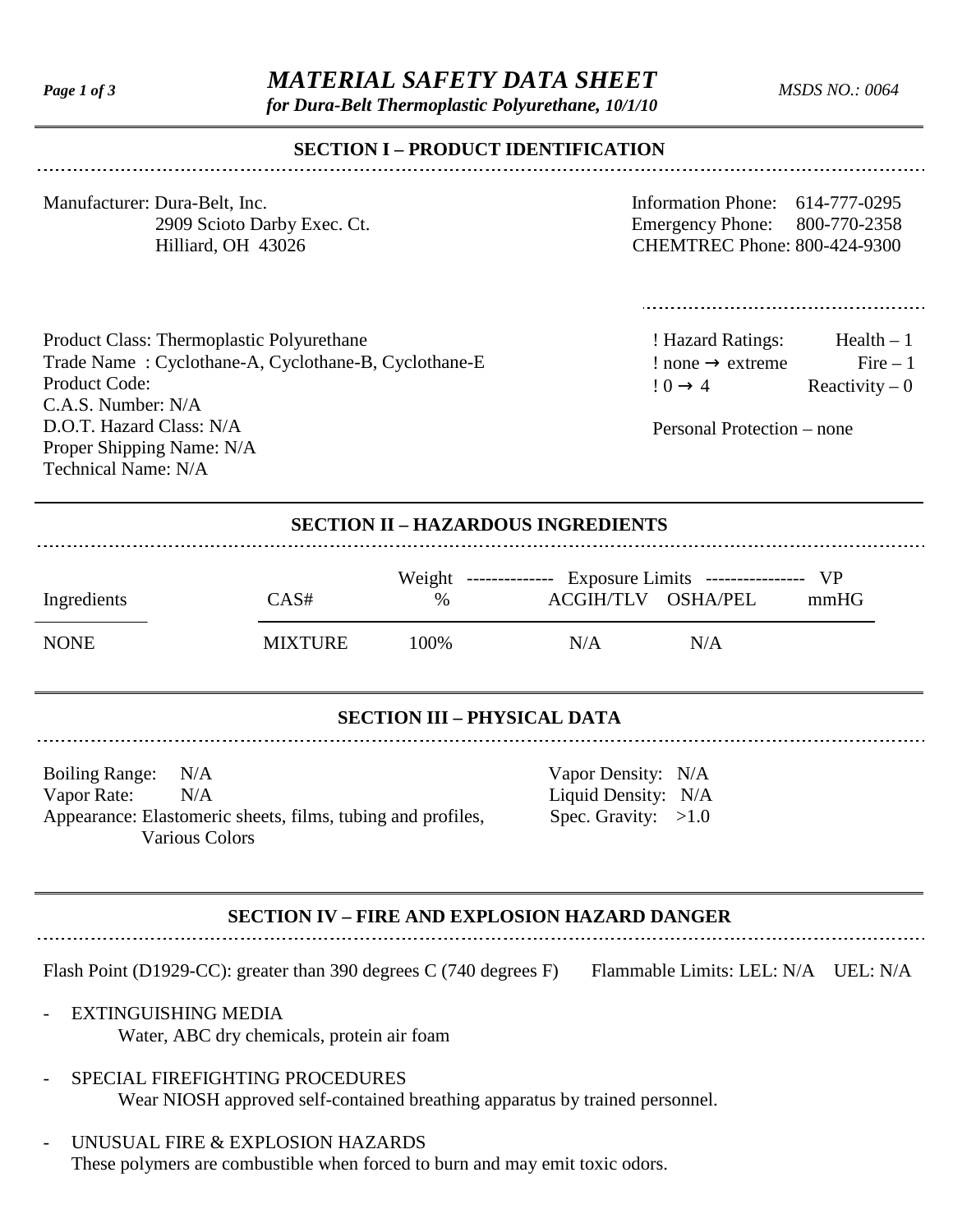*Dura-Belt, Inc. Material Safety Data Sheet for Dura-Belt Thermoplastic Polyurethane MSDS NO.: 0064*

| <b>SECTION V - HEALTH HAZARD DATA</b> |  |
|---------------------------------------|--|
|---------------------------------------|--|

#### PERMISSIBLE EXPOSURE LEVEL: See Section II.

PRIMARY ROUTES OF EXPOSURE: are processing vapors by inhalation; neither skin nor ingestion are known to be routes of exposure

#### EFFECTS OF OVEREXPOSURE

ACUTE: heat processing at or above the decomposition point may release the products discussed in Section Six including the isocyanate MDI which may result in irritation of the respiratory tract and eyes, chest tightness, coughing, headache, and dyspnea. Sensitization with subsequent asthma-like attacks may follow.

#### CHRONIC:

Carcinogenicity: NTP?: No IARC Monographs?: No OSHA Regulated?: No

Signs and Symptoms of Exposure: processing vapors above the melting point may cause irritation of respiratory tract, eyes, and skin; processing temperatures at or above the decomposition point may release products including MDI which may cause irritation of the respiratory tract, eyes, skin, chest tightness, coughing, headache, and dyspnea.

Medical Conditions Generally Aggravated by Exposure: none known

Emergency and First Aid Procedures:

- INHALATION: of vapors, remove to fresh air. If breathing has stopped, restore breathing and get medical attention.
- SKIN CONTACT: if hot molten polyurethane contacts skin, flush immediately with water and seek medical attention for thermal burn.
- EYE CONTACT: Flush with water for at least 15 minutes. If irritation develops or persists consult a physician.

### **SECTION VI – REACTIVITY DATA**

| STABILITY: [ ] Unstable<br>$\left\lceil X \right\rceil$ Stable                                                                                              |
|-------------------------------------------------------------------------------------------------------------------------------------------------------------|
| HAZARDOUS POLYMERIZATION:<br>$\vert$ May occur $\vert$ X $\vert$ Will not occur                                                                             |
| - INCOMPATIBILITY:<br>None known<br>- CONDITIONS TO AVOID:<br>None known, but avoid heating to temperatures above 250 degrees C.                            |
| <b>SPECIFIC HAZARDS:</b><br>$\mathbf{r}$<br>Contract monorities, contract distribution of situations because of contribution of an incorporation because on |

Carbon monoxide, carbon dioxide, oxides of nitrogen, hydrogen cyanide, aliphatic and aromatic hydrocarbons, including MDI (methylene bisphenyl isocyanate) may be created during incomplete combustion.